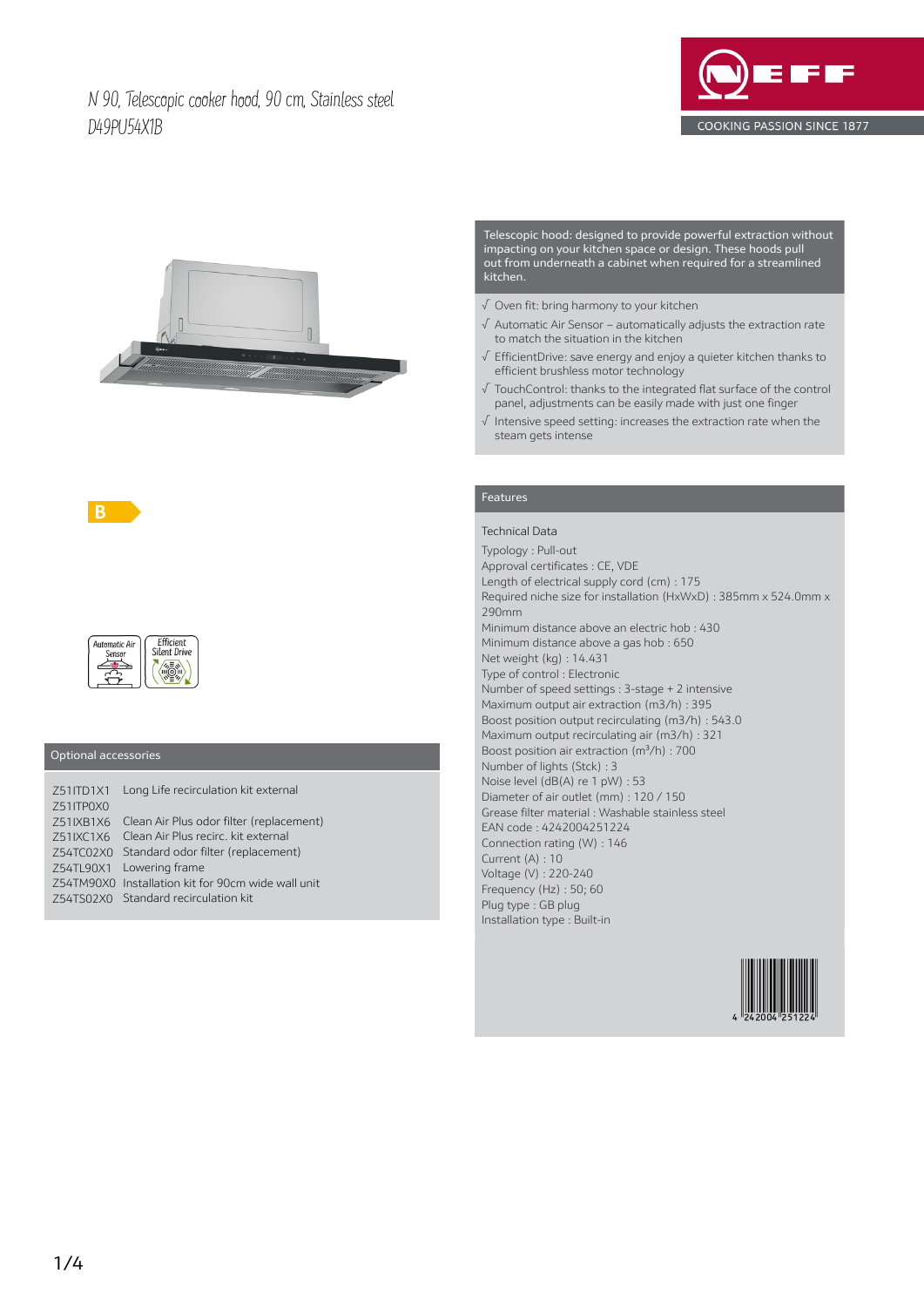# N 90, Telescopic cooker hood, 90 cm, Stainless steel D49PU54X1B



### Features

### Features

- ClimateControl sensor
- Touch control with 7 segment LED display
- 3 power levels and 2 intensive settings
- SoftLight with dimmer function
- $\bullet$  3 x 1,5W LED
- Efficient BLDC technology
- Noise reduction function
- Interval operation
- Automatic intensive revert (6mins)
- Automatic after running (Automatic after running (10 minutes))
- 3 metal grease filter cassettes
- Saturation indicator for metal and charcoal filter Design
- 90 cm wide
- Stainless steel
- Handle strip specification: N6-design with logo
- Steel filter cover

### Performance

- Suitable for ducted extraction and recirculation
- For recirculated extraction recirculating kit or CleanAir recirculating kit (accessory) needed
- Energy Efficiency Class: B (at a range of energy efficiency classes from A+++ to D)
- Extraction rate according to EN 61591 ø 15 cm: max. Normal use 395 m<sup>3</sup>/h Intensive  $700 \text{ m}^3/h$
- Noise level according to EN 60704-3 and EN 60704-2-13 at max. normal use exhaust air: 53 dB(A) re 1 pW
- Noise level according to EN 60704-3 and EN 60704-2-13 exhaust air:

Max. normal use: 53 dB(A) re 1 pW Intensive: 69 dB(A) re 1 pW

- With the Clean Air Plus recirculation kit (available as optional accessory) your appliances reaches: Extraction rate in recirculation mode: Max. normal use: 358 m<sup>3</sup>/h Intensive:  $641 \text{ m}^3\text{/h}$ Noise level in recirculation mode: Max. normal use: 60 dB(A) re 1 pW Intensive: 71 dB(A) re 1 pW
- Colour Temperature: 3500 K
- Light Intensity: 355 lux
- Average Energy Consumption: 38.8 kWh/year\*
- $\bullet$  Blower Efficiency Class: B\*
- $\bullet$  Lighting Efficiency Class: A\*
	- $\bullet$  Grease Filtering Efficiency Class: B\*
- Power rating: 146 W

#### Planning and installation information

- Telescopic comfort installation
- Dimensions (HxWxD): 426 x 898 x 290 mm
- Built-in dimensions (HxWxD): 385 x 524 x 290 mm
- Diameter pipe Ø 150 mm (Ø 120 mm enclosed)
- Electrical cable length 1.75 m
- *\* In accordance with the EU-Regulation No 65/2014*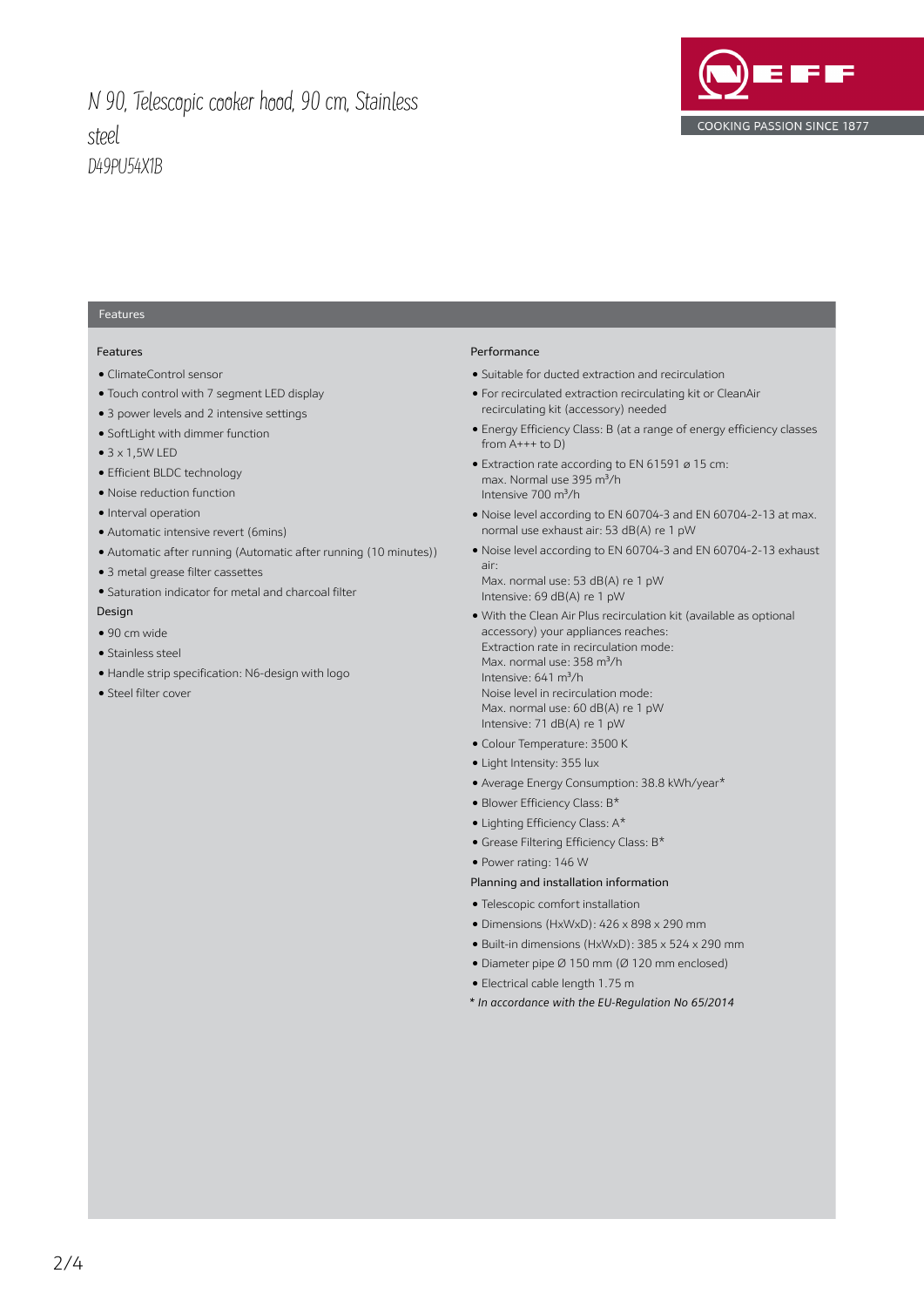N 90, Telescopic cooker hood, 90 cm, Stainless steel D49PU54X1B